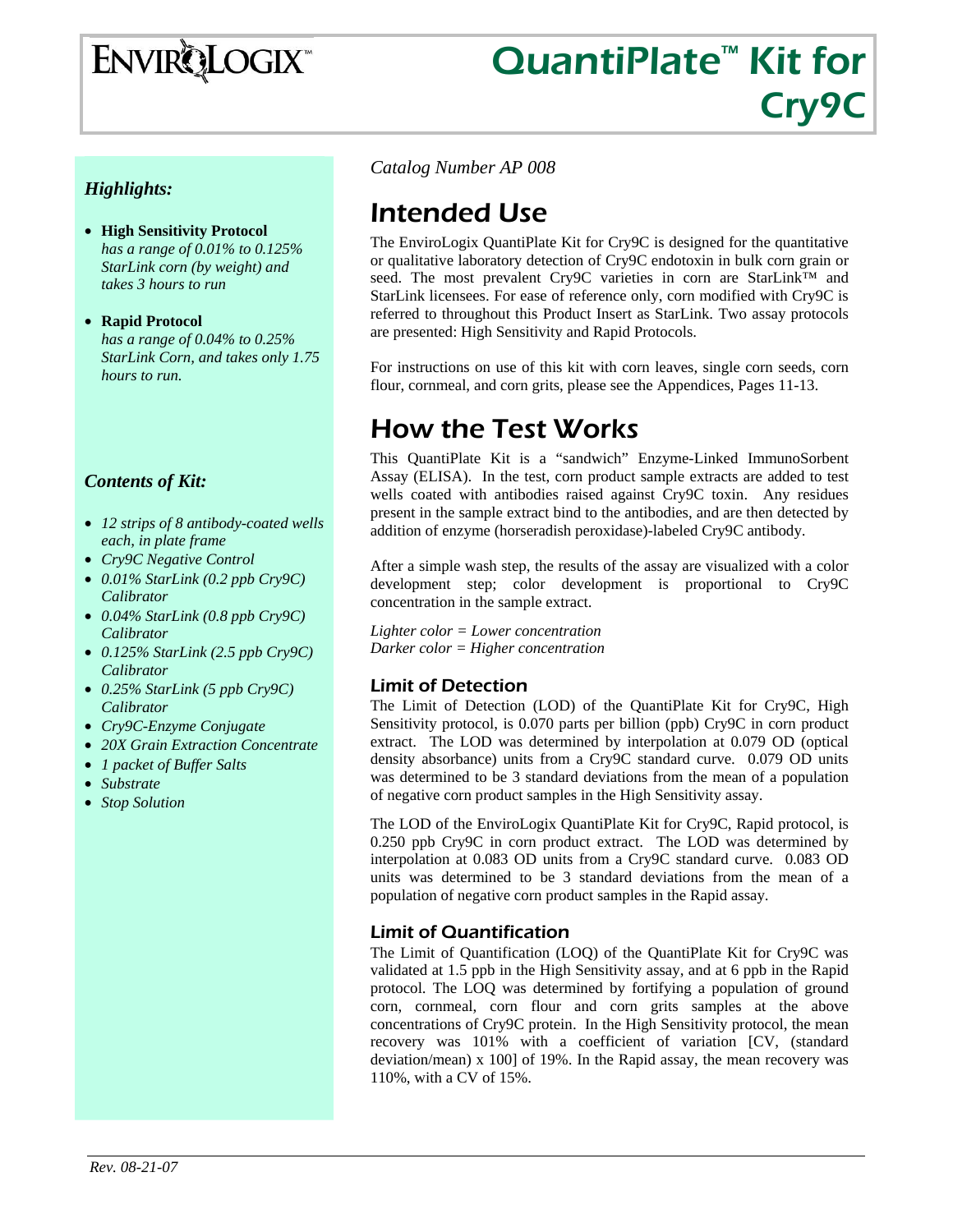*Precision* 

|      | Recov.<br>$(\%CV)(\%CV)$ | Recov.<br>OD<br>$(\%CV)$<br>$(\%CV)$ |                           |     |  |  |
|------|--------------------------|--------------------------------------|---------------------------|-----|--|--|
|      | <b>Intra-Assay</b>       | <b>Inter-Assay</b>                   |                           |     |  |  |
|      |                          |                                      | High-Sensitivity protocol |     |  |  |
| Ctl  | 8.1%                     | 5.6%                                 | 23.8%                     | n/a |  |  |
| #1   |                          |                                      |                           |     |  |  |
| Ctl. | 3.7%                     | 3.4%                                 | 20.1%                     | n/a |  |  |
| #2   |                          |                                      |                           |     |  |  |
|      |                          | Rapid protocol                       |                           |     |  |  |
| Ctl. | 2.4%                     | 2.5%                                 | 15.2%                     | n/a |  |  |
| #1   |                          |                                      |                           |     |  |  |
| Ctl. | 1.7%                     | 1.7%                                 | 14.2%                     | n/a |  |  |
| #2   |                          |                                      |                           |     |  |  |

# Precision

Cry9C-fortified control solutions were repetitively analyzed both within a single assay (Intra-Assay), and in different assays on different days (Inter-Assay). The data is expressed as % CV for both the recovered concentration (Recov.) and for absorbance (OD).

# Fortification and Recovery

For the High Sensitivity protocol, six ground corn, two cornmeal, two corn flour, and two corn grits samples were fortified with Cry9C to a concentration of 6 ppb. The average recovery was 116%, with a CV of 16%.

For the Rapid protocol, six ground corn, two cornmeal, two corn flour, and two corn grits samples were fortified with Cry9C to a concentration of 15 ppb. The average recovery was 113%, with a CV of 9%.

# Materials Not Provided

- distilled or deionized water for preparing Wash Buffer and diluting 20X Grain Extraction Concentrate
- glass bottles or flasks with 1.2 liter capacity for preparation of 1X Grain Extraction Solution and 1 liter capacity for preparation of Wash Buffer; plus graduated cylinders for measuring the components of these solutions
- test or centrifuge tubes for extraction of grain and dilution of sample extracts (optional)
- centrifuge capable of 5000 x g, or low protein-binding hydrophilic syringe filters, 0.45 µm (such as Pall Gelman Sciences – Product No. 4184) (optional)
- disposable tip, adjustable air-displacement pipettes which will measure 100 and 1000 microliters (µL), and 5 mL
- marking pen (indelible)
- tape or Parafilm<sup>®</sup>
- timer
- microtiter plate reader or strip reader
- wash bottle, or microtiter plate or strip washer
- multi-channel pipette that will measure 100  $\mu$ L (optional)
- racked dilution tubes for loading samples into the plate with a multichannel pipette (optional)
- orbital plate shaker (optional)

# Preparation of Solutions

### **Wash Buffer:**

Add the contents of the packet of Buffer Salts (phosphate buffered saline, pH 7.4 - Tween 20) to 1 liter of distilled or deionized water, and stir to dissolve. Store refrigerated when not in use; warm to room temperature prior to assay.

## **1X Grain Extraction Solution:**

To prepare 1X working Grain Extraction Solution, either:

- Mix 5 mL of Grain Extraction Concentrate (20X) plus 95 mL distilled or deionized water for every 100 mL required, or
- Add the entire contents of the bottle of Grain Extraction Concentrate (60) mL) supplied in the kit to 1140 mL of distilled or deionized water in a suitable container.



*Prepare wash buffer and grain extraction solutions*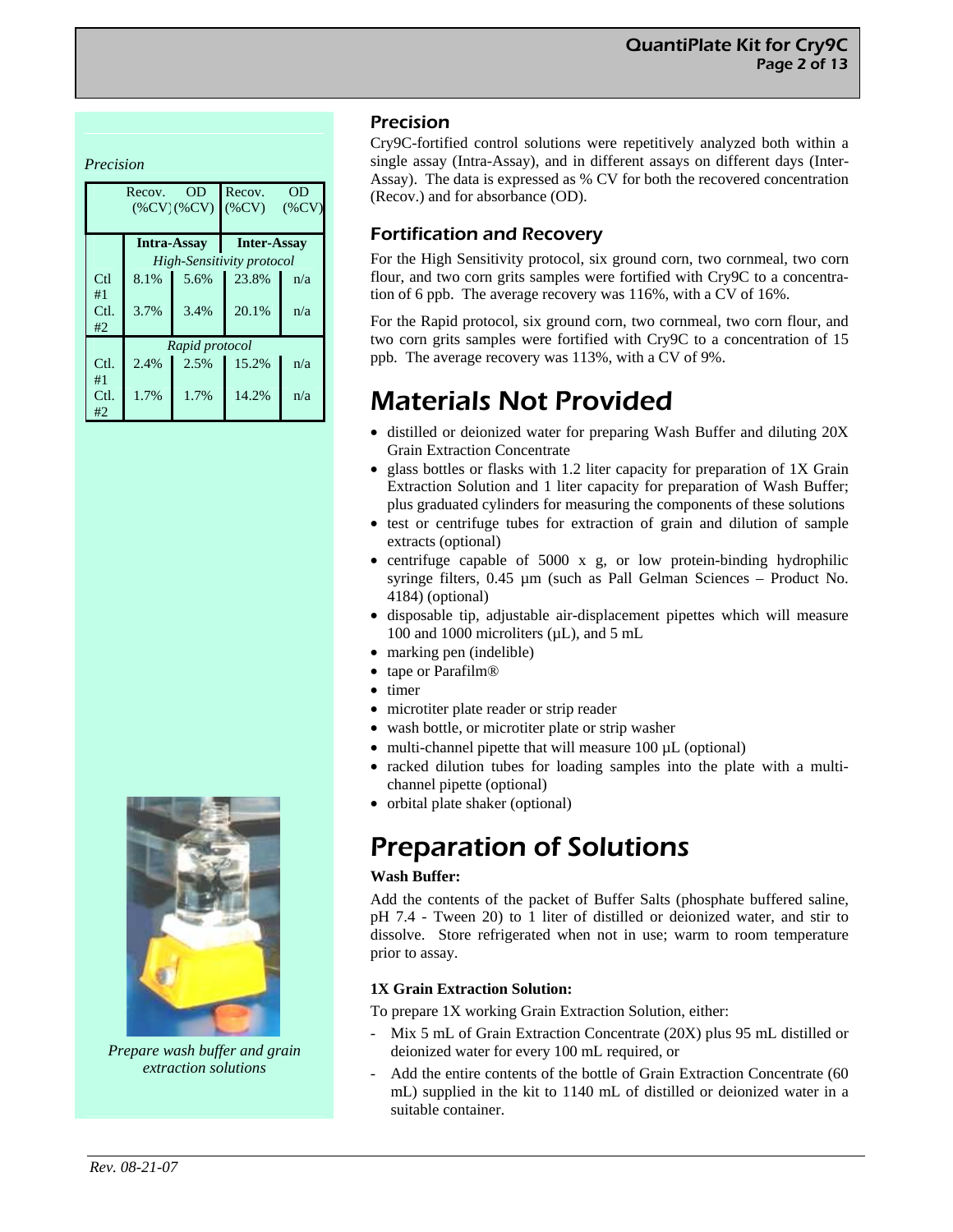

*Extract Sample* 



*Centrifuge to clarify sample extract* 

Mix thoroughly to dissolve. May be stored at room temperature, but use within 30 days of preparation.

# Sample Preparation

### **Sample Extraction:**

Testing of bulk corn grain for Cry9C endotoxin is an indicator of the presence or absence of StarLink GM-modified corn in a given sample. A negative test with this kit is not an indicator of the absence of other genetic modifications.

This protocol calls for a small sample to be analyzed. It is essential that this sample be well mixed and representative of the larger bulk. Note that sampling to detect 0.01% is the equivalent of detecting one kernel of Cry9C corn in a sample of 10,000 kernels.

**NOTE**: Thorough mixing of the bulk grain sample and determination of an appropriate sampling plan are critical to the results of this testing, and are the responsibility of the user of this test kit. The USDA/GIPSA has prepared several guidance documents to address the issues involved in obtaining representative grain samples from static lots (such as trucks, barges, railcars) and for taking samples from grain streams. Sampling plans should be chosen that best meet the needs of both the buyer and seller in terms of acceptable risks. Increasing the number of kernels in the sample and taking multiple samples will increase the likelihood of obtaining representative samples, and maximize the probability of detecting contamination in the grain lot. For further information on USDA/GIPSA guidelines for obtaining representative samples and assessing detection probabilities for biotech grain, see the websites listed in the margin on page 4.

It is the responsibility of the user to ensure proper sampling and thorough mixing prior to analysis.

Once representative samples have been obtained from the truck or container, they can be reduced in size using a splitter and uniformly ground and mixed.

- 1. Weigh 1 gram of ground corn into a 10 mL capacity vial or tube.
- 2. Add 5 mL of 1X Grain Extraction Solution to each tube. Cap and shake vigorously by hand for 20-30 seconds. Let stand at room temperature to extract for at least 60 minutes. Optimal extraction requires 3 hours to overnight soaking.
- 3. The extracted samples may be quickly clarified by: a) centrifuging the extract at 5000 x g for 5 minutes, or, b) filtering the material through a low protein binding hydrophilic syringe filter, 0.45 µm (such as Pall Gelman Sciences - Product No. 4184). Alternatively, the extract may be allowed to settle undisturbed for a full hour of extraction (after the initial shaking) instead of clarifying mechanically. Pipette the liquid off of the settled sample without disturbing the particulate matter.

### **Sample Dilution:**

Concentrations of Cry9C endotoxin in StarLink corn can range from 8 to 24 micrograms per gram (ppm), and average 10 to 12 ppm. If screening bulk grain for the presence or absence of Cry9C and the maximum sensitivity is desired, use undiluted extracts in the High-Sensitivity Protocol described below. If sample extracts produce more color than the highest calibrator, to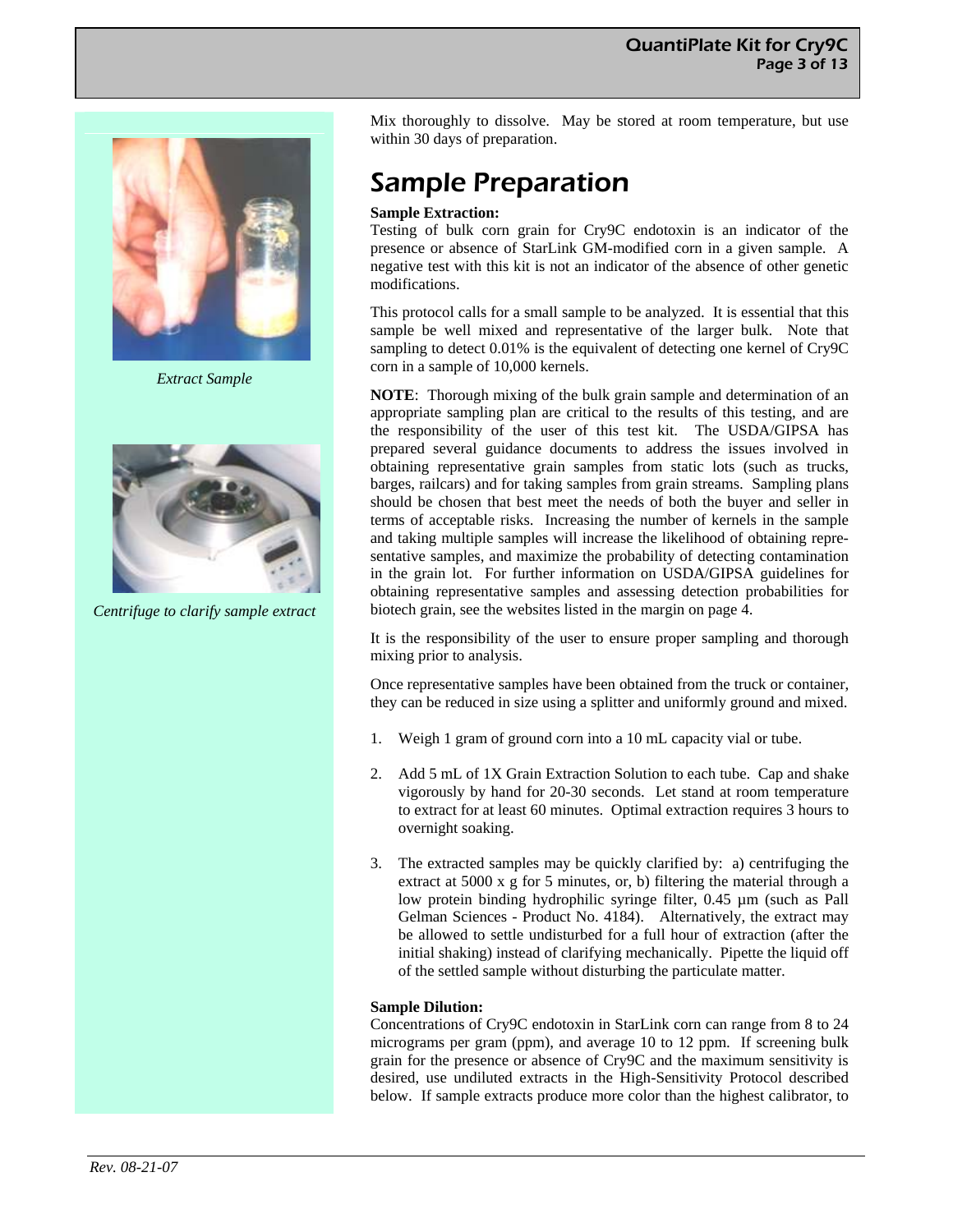### *USDA Websites*

**http://archive.gipsa.usda.gov/ reference-library/handbooks/ grain-insp/grbook1/bk1.pdf** 

*USDA Grain Inspection Handbook, Book 1, Grain Sampling. This document provides a comprehensive overview of recommended sampling guidelines for static lots and grain streams. It reviews the various types of equipment and strategies that can be used to obtain a representative grain sample from different types of containers.* 

### **http://archive.gipsa.usda.gov/ biotech/sample2.htm**

*Guidance document entitled Sampling for the Detection of Biotech Grains, which provides important statistical sampling considerations when testing for the presence of biotech grains. It covers the basis for making probability determinations in accepting lots based upon different assumptions with respect to sample size, number of samples, sample preparation, etc*.

### **http://archive.gipsa.usda.gov/ biotech/sample1.htm**

*Practical Application of Sampling for the Detection of Biotech Grains. This one-page application guide provides a table that gives sample sizes for selected lot concentrations and probability of rejecting the specified concentrations. It also provides a formula for making the calculation for other combinations.* 

### **http://archive.gipsa.usda.gov/ biotech/samplingplan1.xls**

*This website provides a simple to use Sample Planner (29k Excel Spreadsheet). The planner allows you to enter different assumptions in terms of sample size, number of samples, acceptable quality level and to determine the probability of accepting lots with given concentration levels. It also plots the probabilities in graph form for easy interpretation. Specific data can be saved for documentation and future analyses.* 

quantitatively determine the Cry9C endotoxin in that sample, dilute the sample extract in 1X Grain Extraction Solution and run the Rapid Protocol. Multiple dilutions may be required to get the sample extract within the range of calibration. Pure StarLink corn requires at least a 1:1000 additional dilution in order for the extract to be quantitated in the Rapid Protocol. Very strong positive samples may give erroneously low results if they are not diluted sufficiently.

# How to Run the Assay

- Read all of these instructions before running the kit.
- Allow all reagents to reach room temperature before beginning (at least 30 minutes with un-boxed strips and reagents at room temperature - do not remove strips from bag with desiccant until they have warmed up).
- Organize all Calibrators and clarified sample extracts, and pipettes so that step 1 can be performed in 15 minutes or less.
- If more than four strips are to be run at one time, the 15 minutes is likely to be exceeded, and the use of a multi-channel pipette is recommended (see "Note" below).
- If four or fewer strips are to be run, use a disposable-tip airdisplacement pipette and a clean pipette tip to add each Calibrator and sample extract to the wells. Conjugate, Substrate, and Stop Solution may be added in the same manner; alternatively, use a repeating pipette with a disposable tip on the end of the Combitip for these three reagents.
- If fewer than all twelve strips are used, reseal the unneeded strips and the desiccant in the foil bag provided, and refrigerate.
- Use the well identification markings on the plate frame to guide you when adding the samples and reagents. In a qualitative assay, the Negative Control (NC), the lowest calibrator and 46 sample extracts (S) may be run in duplicate wells on one plate. (See the Qualitative Assay Example Plate Layout - Figure 1A). For a quantitative assay the Negative Control (NC) and three Calibrators (C1-C3), along with 44 sample extracts (S) may be run in duplicate wells on one plate. (See the Quantitative Assay Example Plate Layout - Figure 1B).

Choose the assay protocol that best fits your needs for detection limits and your time constraints.

The **High Sensitivity Protocol** is for screening of bulk grain, with the ability to detect 0.01% to 0.125% StarLink corn (by weight) and requires 3 hours of total assay incubation time.

The **Rapid Protocol** is slightly less sensitive (able to detect 0.04% to 0.25% StarLink corn) but only requires one hour and 45 minutes of total assay incubation time.

**NOTE**: Estimates of sensitivity and calibrator equivalents in per cent contamination are based upon the assumption that the average StarLink corn expresses 10 ppm of Cry9C endotoxin. Since StarLink corn can express anywhere from 8 to 24 ppm endotoxin, per cent contamination estimates can be expected to vary by 2-fold or more.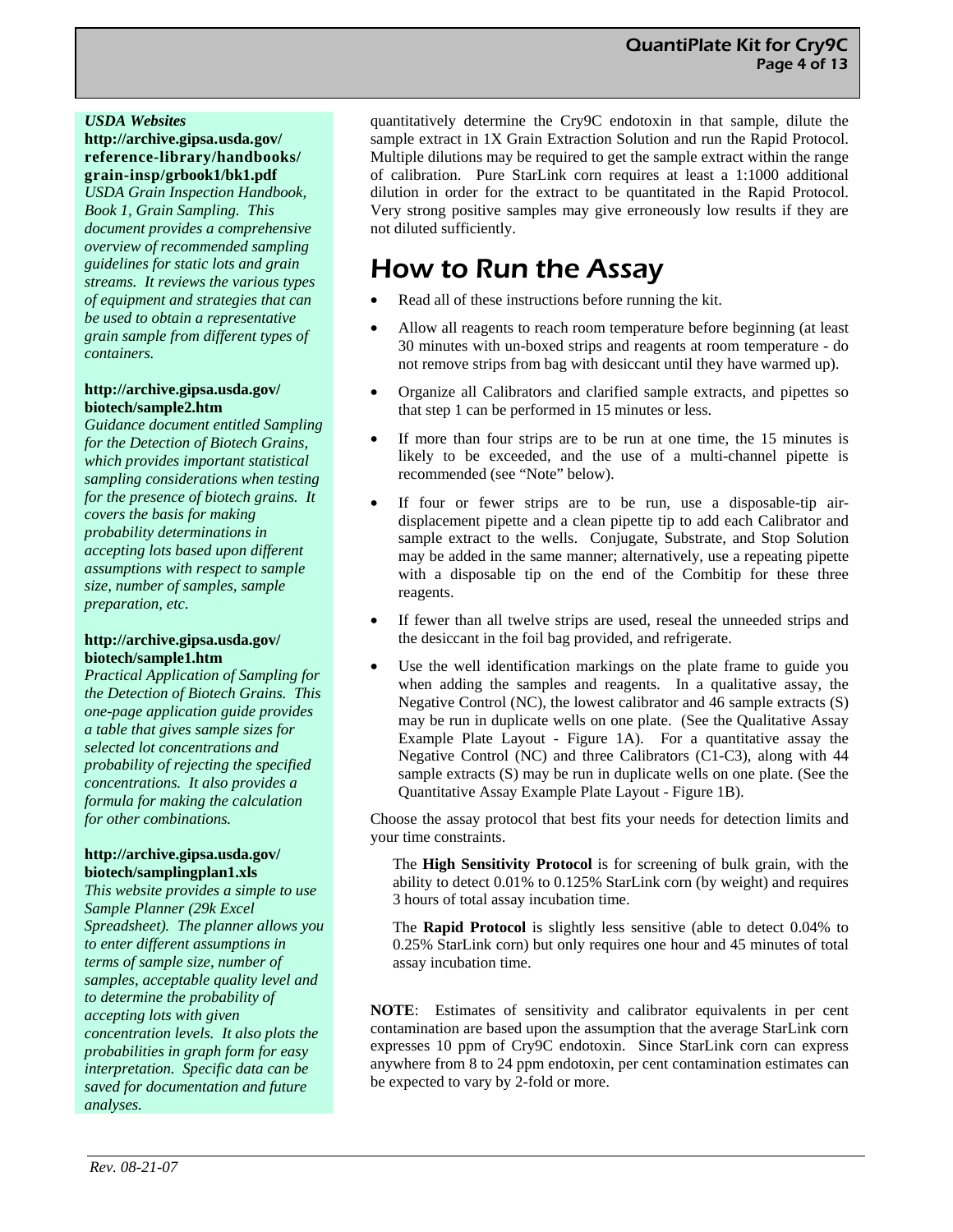

*Remove unneeded strips* 



*Select Calibrators and Control* 



*Add calibrators and sample extracts* 

# HIGH SENSITIVITY PROTOCOL

### **Procedure**

1. For this protocol, use the Negative Control, 0.01% StarLink (0.2 ppb Cry9C), 0.04% StarLink (0.8 ppb Cry9C), and 0.125% StarLink (2.5 ppb Cry9C) Calibrators. Do not use the 0.25% StarLink (5 ppb Cry9C) Calibrator.

Add **100 µL** of **Negative Control, 100 µL** of each **Calibrator**, and **100 µL** of each clarified **sample extract** to their respective wells, as shown in the Example Plate Layouts (Figures 1A and 1B). Follow this same order of addition for all reagents.

**NOTE:** In order to minimize setup time it is recommended that a multichannel pipette be used in steps 1, 5, 9 and 11 when more than 4 strips are used.

- 2. Thoroughly mix the contents of the wells by moving the strip holder in a rapid circular motion on the bench top for a full 20-30 seconds. Be careful not to spill the contents!
- 3. Cover the wells with tape or Parafilm to prevent evaporation and **incubate** at **ambient temperature for 30 minutes**. If an orbital plate shaker is available shake plate at 200 rpm.
- 4. After incubation, carefully remove the covering and vigorously shake the contents of the wells into a sink or other suitable container. Flood the wells completely with Wash Buffer, then shake to empty. Repeat this wash step three times. Alternatively, perform these four washes (300 µL/well) with a microtiter plate or strip washer. Slap the plate on a paper towel to remove as much water as possible.
- 5. Add **100 µL** of **Cry9C-enzyme Conjugate** to each well.
- 6. Thoroughly mix the contents of the wells as described in step 2. Be careful not to spill the contents!
- 7. Cover the wells with new tape or Parafilm to prevent evaporation and **incubate** at **ambient temperature for 2 hours**. If an orbital plate shaker is available shake plate at 200 rpm.
- 8. After incubation, carefully remove the covering and vigorously shake the contents of the wells into a sink or other suitable container. Flood the wells completely with Wash Buffer, then shake to empty. Repeat this wash step three times. Alternatively, perform these four washes  $(300 \mu L)$ well) with a microtiter plate or strip washer. Slap the plate on a paper towel to remove as much water as possible.
- 9. Add **100 µL** of **Substrate** to each well.
- 10. Thoroughly mix the contents of the wells, as in step 2. Cover the wells with new tape or Parafilm and **incubate** for **30 minutes at ambient temperature**. Use orbital shaker if available.

### **Caution: Stop Solution is 1.0N Hydrochloric acid. Handle carefully.**

11. Add **100 µL** of **Stop Solution** to each well and mix thoroughly. This will turn the well contents yellow.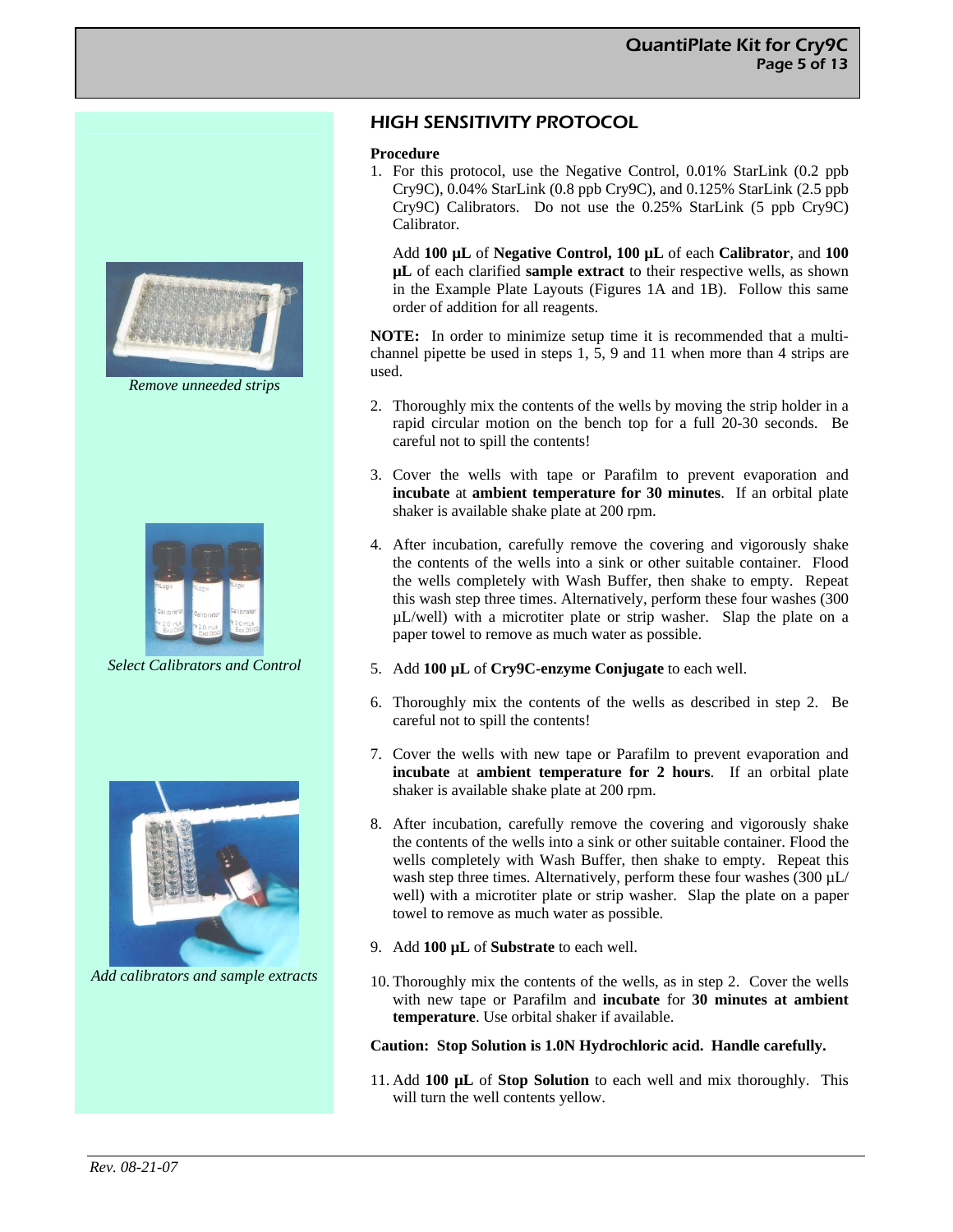

*Mix plate* 



*Incubate* 



*Bottle Wash method* 



*Strip Plate Wash option* 

# RAPID PROTOCOL

#### **Procedure**

1. For this protocol, use the Negative Control, 0.04% StarLink (0.8 ppb Cry9C), 0.125% StarLink (2.5 ppb Cry9C), and 0.25% StarLink (5 ppb Cry9C) Calibrators. Do not use the 0.01% StarLink (0.2 ppb Cry9C) Calibrator.

Add **100 µL** of **Negative Control, 100 µL** of each **Calibrator**, and **100 µL** of each clarified **sample extract** to their respective wells, as shown in the Example Plate Layouts (Figures 1A and 1B). Follow this same order of addition for all reagents.

**NOTE**: To minimize setup time, it is recommended that a multi-channel pipette be used in steps 1, 4, 8 and 10 when more than 4 strips are used.

- 2. Thoroughly mix the contents of the wells by moving the strip holder in a rapid circular motion on the bench top for a full 20-30 seconds. Be careful not to spill the contents!
- 3. Cover the wells with tape or Parafilm to prevent evaporation and **incubate at ambient temperature for 15 minutes**. If an orbital plate shaker is available shake plate at 200 rpm.
- 4. Add **100 µL** of **Cry9C-enzyme Conjugate** to each well. Do not empty the well contents or wash the strips at this time.
- 5. Thoroughly mix the contents of the wells as described in step 2. Be careful not to spill the contents!
- 6. Cover the wells with new tape or Parafilm to prevent evaporation and **incubate at ambient temperature for 1 hour**. If an orbital plate shaker is available shake plate at 200 rpm.
- 7. After incubation, carefully remove the covering and vigorously shake the contents of the wells into a sink or other suitable container. Flood the wells completely with Wash Buffer, then shake to empty. Repeat this wash step three times. Alternatively, perform these four washes (300 µL/well) with a microtiter plate or strip washer. Slap the plate on a paper towel to remove as much water as possible.
- 8. Add **100 µL** of **Substrate** to each well.
- 9. Thoroughly mix the contents of the wells, as in step 2. Cover the wells with new tape or Parafilm and incubate for 30 minutes at ambient temperature. Use orbital shaker if available.

### **Caution: Stop Solution is 1.0N Hydrochloric acid. Handle carefully.**

10. Add **100 µL** of **Stop Solution** to each well and mix thoroughly. This will turn the well contents yellow.

# How to Interpret the Results

### Spectrophotometric Measurement

1. Set the wavelength of the microtiter plate reader to 450 nanometers (nm). (If it has dual wavelength capability, use 600, 630 or 650 nm as the reference wavelength.)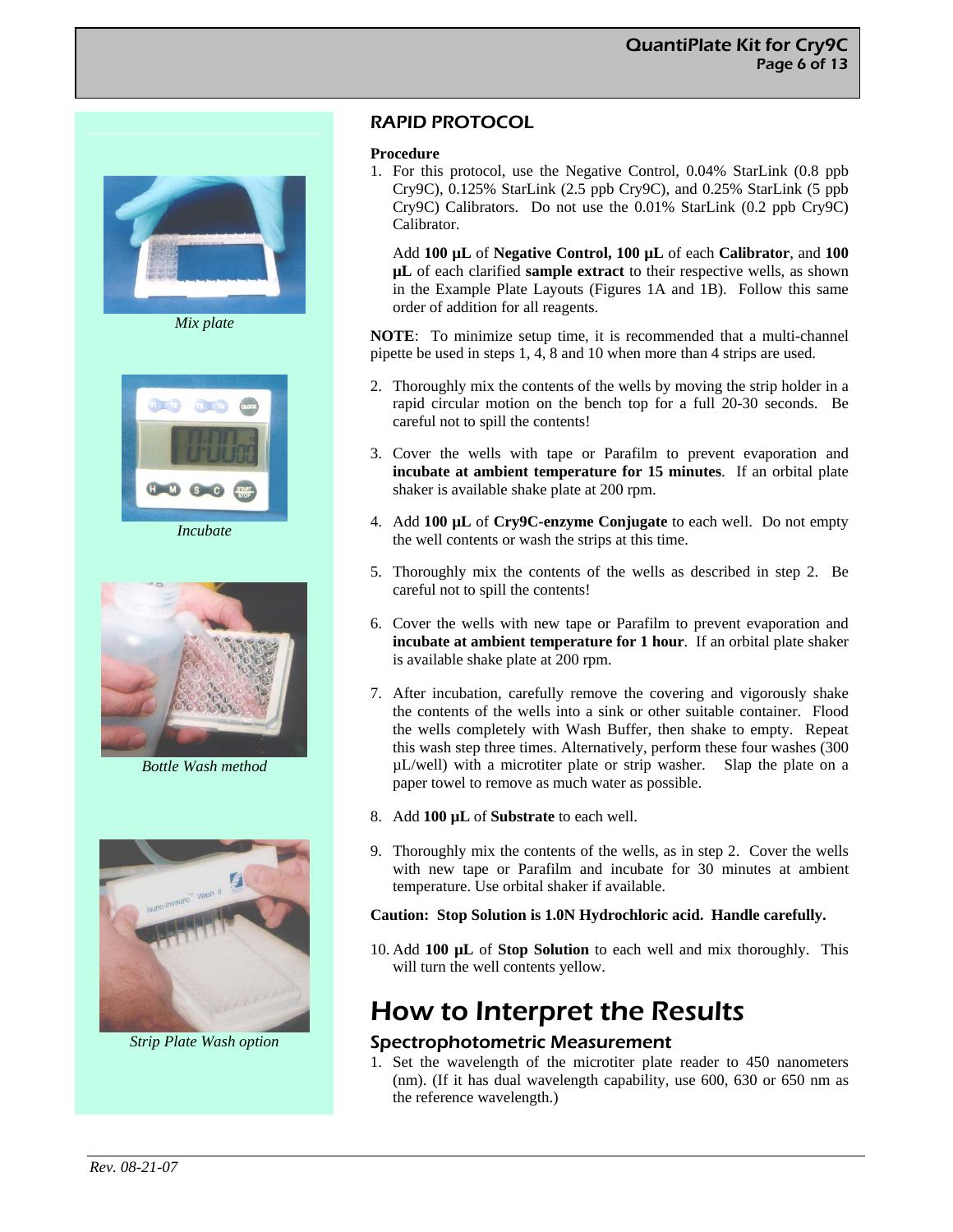# QuantiPlate Kit for Cry9C Page 7 of 13



*Complete protocol and add Stop Solution* 



*Read plates in a Plate Reader within 30 minutes of the addition of Stop Solution.* 

- 2. Set the plate reader to blank on the Negative Control wells (this should automatically subtract the mean optical density (OD) of the Negative Control wells from each calibrator and sample OD). If the reader cannot do this, it must be done manually.
- 3. For a quantitative Cry9C assay, a **linear or quadratic** curve fit for the standard curve should be used if the microtiter plate reader you are using has data reduction capabilities. If not, calculate the results manually as described in the "How to Calculate the Quantitative Cry9C Results" section. Be sure to use the appropriate calibrator labels for the Protocol that you ran.

# General Test Criteria

- The mean OD of the BLANK wells should not exceed 0.2.
- The coefficient of variance (%CV) between the duplicate Calibrator and sample wells should not exceed 15%.

% $CV = std. deviation of OD's x 100$ mean OD

If the results of an assay fail to meet these criteria, consult EnviroLogix' Technical Service for suggestions on improving the test when you repeat the assay.

# How to Interpret the Semi-Quantitative Results

Compare the OD's of the sample extracts to those of the Calibrators to obtain an estimate of the %StarLink or ppb Cry9C endotoxin in your sample extract. Samples with OD's greater than that of the lowest calibrator are considered positive. Those with OD's lower than that of the lowest calibrator either contain no, or less than 0.01% StarLink (1 ppb Cry9C) in the High Sensitivity Protocol, or less than 0.04% StarLink (0.8 ppb Cry9C) in the Rapid Protocol.

# How to Calculate the Quantitative Cry9C Results

- 1. After reading the wells, average the OD of each set of calibrators and samples, and subtract the average OD of the Negative Control wells from all (if your reader has not automatically done so).
- 2. Graph the mean OD of each Calibrator against its % StarLink content (or Cry9C concentration) on a linear scale (see Figures 3a & 3b). Be sure to label the calibrator levels appropriately for the protocol you ran.
- 3. Determine the %StarLink content (or Cry9C concentration) of each sample by finding its OD value and the corresponding concentration level on the graph. Multiply the ppb Cry9C result by 5 for the dilution factor incurred during extraction; the %StarLink labels have this dilution taken into account, so do not multiply these by 5. Then multiply ppb Cry9C or %StarLink by any additional dilutions you may have made.
- 4. Interpolation of sample concentration is only possible if the OD of the sample falls within the range of OD's of the Calibrators.

If the OD of a sample is lower than that of the Low Calibrator (0.2 ppb in the High Sensitivity Protocol, 0.8 ppb in the Rapid Protocol), the sample must be reported as less than:

**High Sensitivity Protocol**:

0.01%StarLink corn, or 0.2 ppb x 5 (dilution factor during extraction) = 1 ppb Cry9C.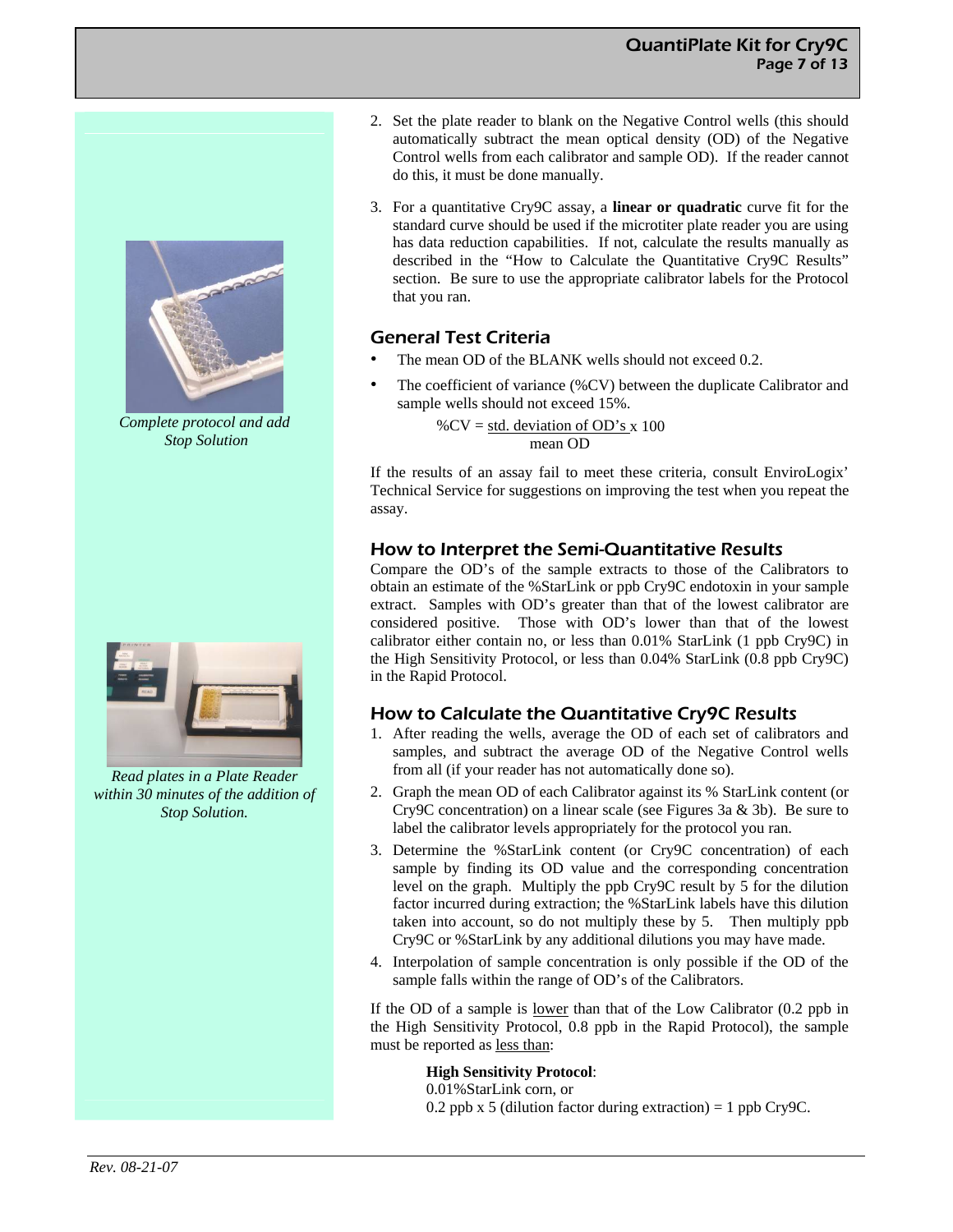**Rapid Protocol:** 

0.04% StarLink corn, or, 0.8 ppb x 5 (dilution factor during extraction) = 4 ppb Cry9C.

If any additional dilutions were performed, multiply by these factors as well.

If the OD of a sample is higher than that of the High Calibrator (2.5 ppb in the High Sensitivity Protocol, 5 ppb in the Rapid Protocol), the sample must be reported as greater than:

#### **High Sensitivity:**

0.125% StarLink corn, or, 2.5 ppb x 5 (dilution factor during extraction) = 12.5 ppb Cry9C.

#### **Rapid Protocol:**

0.25% StarLink corn, or

5 ppb x 5 (dilution factor during extraction) = 25 ppb Cry9C.

If any additional dilutions were performed, multiply by these factors as well.

If a concentration must be determined for these high level samples, dilute the sample extract 10 to 1000-fold more than executed in the original assay, in 1X Grain Extraction Solution. Run this dilution in a repeat of the Rapid Protocol. If the result now falls within the range of the OD's of the Calibrators, you must then be sure to use this new dilution factor of sample extract in the calculations described above.

**Figure 1a. Example of a typical Qualitative assay setup.**

|   |                 | 2              | 3               | 4               | 5                                                                                                                                               | 6                                               |                                                 | 8               | 9               | 10              | 11                                                                                              | 12         |
|---|-----------------|----------------|-----------------|-----------------|-------------------------------------------------------------------------------------------------------------------------------------------------|-------------------------------------------------|-------------------------------------------------|-----------------|-----------------|-----------------|-------------------------------------------------------------------------------------------------|------------|
| А | NC <sub>1</sub> | NC.            | S7              | S7              | S <sub>15</sub>                                                                                                                                 |                                                 | S <sub>15</sub> S <sub>23</sub> S <sub>23</sub> |                 | S31             | S <sub>31</sub> | S39                                                                                             | S39        |
| B | C <sub>1</sub>  | C <sub>1</sub> | S <sub>8</sub>  | S8              |                                                                                                                                                 | S <sub>16</sub> S <sub>16</sub> S <sub>24</sub> |                                                 | S <sub>24</sub> |                 |                 | S32 S32 S40 S40                                                                                 |            |
| C | S1              | S <sub>1</sub> | S9              | S9              | S <sub>17</sub>                                                                                                                                 |                                                 |                                                 |                 |                 |                 | S <sub>17</sub> S <sub>25</sub> S <sub>25</sub> S <sub>33</sub> S <sub>33</sub> S <sub>41</sub> | <b>S41</b> |
| D | S <sub>2</sub>  | S <sub>2</sub> | S <sub>10</sub> |                 | S <sub>10</sub> S <sub>18</sub> S <sub>18</sub> S <sub>26</sub> S <sub>26</sub> S <sub>26</sub> S <sub>34</sub> S <sub>34</sub> S <sub>42</sub> |                                                 |                                                 |                 |                 |                 |                                                                                                 | S42        |
| E | S <sub>3</sub>  | S <sub>3</sub> |                 |                 | S11 S11 S19 S19 S27 S27 S25 S35 S43                                                                                                             |                                                 |                                                 |                 |                 |                 |                                                                                                 | S43        |
| F | S <sub>4</sub>  | S <sub>4</sub> | S12             |                 | S12 S20 S20 S28 S28 S36 S36 S44 S44                                                                                                             |                                                 |                                                 |                 |                 |                 |                                                                                                 |            |
| G | S <sub>5</sub>  | S <sub>5</sub> | S <sub>13</sub> | S <sub>13</sub> | S21                                                                                                                                             | S21                                             | S <sub>29</sub>                                 | S <sub>29</sub> | S <sub>37</sub> |                 | S37 S45 S45                                                                                     |            |
| Н | S6              | S6             |                 |                 | S14 S14 S22 S22 S30 S30 S38 S38 S46 S46                                                                                                         |                                                 |                                                 |                 |                 |                 |                                                                                                 |            |

#### **Figure 1b. Example of a typical Quantitative assay setup.**

|   |                |                |                 | . .             |                 | -               |                 |                  | $\cdot$         |                 |                 |                 |
|---|----------------|----------------|-----------------|-----------------|-----------------|-----------------|-----------------|------------------|-----------------|-----------------|-----------------|-----------------|
|   |                |                | 3               | 4               | 5               | 6               |                 | 8                | 9               | 10              | 11              | 12              |
| Α | NC             | NC             | S5              | S5              | S <sub>13</sub> | S <sub>13</sub> | S <sub>21</sub> | S <sub>21</sub>  | S <sub>29</sub> | S <sub>29</sub> | S37             | S37             |
| B |                |                | S6              | S6              | S <sub>14</sub> | S <sub>14</sub> | S22             | S <sub>22</sub>  | S30             | S30             | S38             | S38             |
| C | C <sub>2</sub> | C2             | S7              | S7              | S <sub>15</sub> | S <sub>15</sub> | S23             | S <sub>2</sub> 3 | S31             | S31             | S39             | S39             |
| D | C <sub>3</sub> | C <sub>3</sub> | S <sub>8</sub>  | S <sub>8</sub>  | S <sub>16</sub> | S <sub>16</sub> | S <sub>24</sub> | S <sub>24</sub>  | S32             | S32             | S <sub>40</sub> | S <sub>40</sub> |
| E | S1             | S1             | S <sub>9</sub>  | S9              | S <sub>17</sub> | S <sub>17</sub> | S <sub>25</sub> | S <sub>25</sub>  | S33             | S <sub>33</sub> | S41             | S41             |
| F | S <sub>2</sub> | S <sub>2</sub> | S <sub>10</sub> | S10             | S <sub>18</sub> | S <sub>18</sub> | S <sub>26</sub> | S <sub>26</sub>  | S34             | S <sub>34</sub> | S42             | S42             |
| G | S <sub>3</sub> | S <sub>3</sub> | S11             | S11             | S <sub>19</sub> | S <sub>19</sub> | S27             | S27              | S <sub>35</sub> | S <sub>35</sub> | S43             | S43             |
| Н | S4             | S4             | S12             | S <sub>12</sub> | <b>S20</b>      | <b>S20</b>      | S <sub>28</sub> | S <sub>28</sub>  | S36             | S36             | S44             | S44             |

*Actual values may vary; this data is for demonstration purposes only.*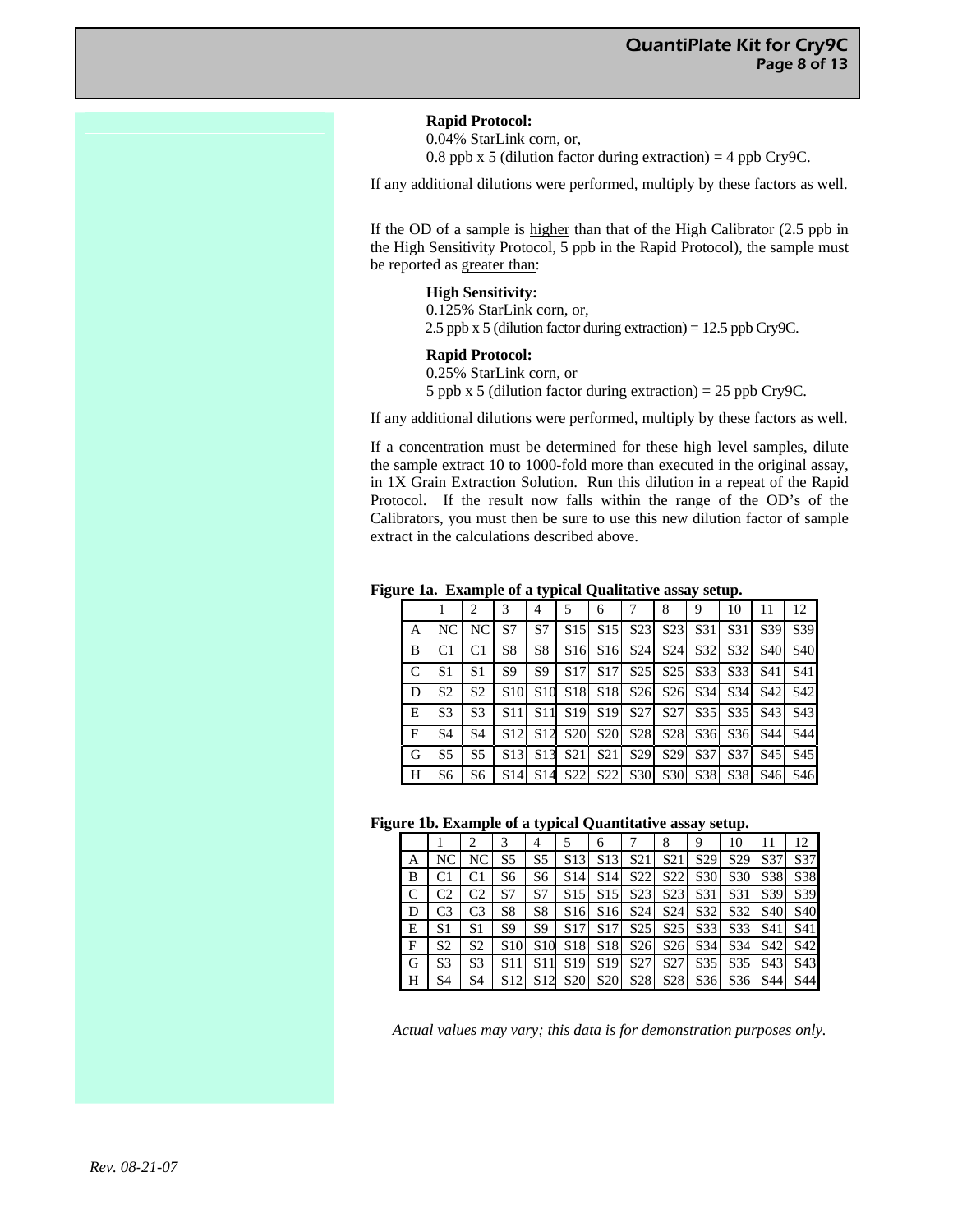### **Figure 2a. Illustrative quantitative calculations – High Sensitivity Protocol**

| Well contents                                | 0D                | Avg<br>$OD \pm sd$   | %<br><b>CV</b> | Cry9C<br>Conc. (ppb)                  |  |
|----------------------------------------------|-------------------|----------------------|----------------|---------------------------------------|--|
| <b>Negative Control</b>                      | 0.093<br>0.101    | 0.097<br>± 0.006     | 5.8            | <b>NA</b>                             |  |
| $0.01\%$ StarLink<br>(0.2 ppb Cry9C) Cal.    | $0.110*$<br>0.120 | 0.115<br>$\pm 0.007$ | 6.1            | NA                                    |  |
| 0.04% StarLink<br>$(0.8$ ppb Cry $9C$ ) Cal. | $0.471*$<br>0.496 | 0.484<br>$\pm 0.018$ | 3.7            | <b>NA</b>                             |  |
| 0.125% StarLink<br>$(2.5$ ppb Cry9C) Cal.    | $1.314*$<br>1.219 | 1.267<br>± 0.067     | 5.3            | NA                                    |  |
| Sample**                                     | $0.604*$<br>0.595 | 0.599<br>± 0.006     | 1.1            | 0.056% StarLink<br>$1.12$ ppb $Cry9C$ |  |

\* Figures are after subtraction of Negative Control values.

\*\*Concentration from curve = 1.12 ppb Cry9C, multiplied by 1:5 dilution during extraction = 5.6 ppb Cry9C.

#### **Figure 2b. Illustrative quantitative calculations – Rapid Protocol**

| Well contents                                   | 0D                | Average<br>$OD \pm sd$ | $\%$<br><b>CV</b> | Cry9C<br>Conc. (ppb)                 |
|-------------------------------------------------|-------------------|------------------------|-------------------|--------------------------------------|
| NegativeControl                                 | 0.061<br>0.061    | 0.061<br>$\pm 0.000$   | $\Omega$          | <b>NA</b>                            |
| $0.04\%$ StarLink<br>$(0.8$ ppb Cry $9C$ ) Cal. | $0.296*$<br>0.331 | 0.314<br>± 0.025       | 7.9               | <b>NA</b>                            |
| 0.125% StarLink<br>(2.5 ppb Cry9C) Cal.         | $0.778*$<br>0.860 | 0.819<br>$\pm 0.058$   | 7.1               | <b>NA</b>                            |
| 0.25% StarLink<br>$(5$ ppb Cry9C) Cal.          | 1.518*<br>1.535   | 1.527<br>$\pm 0.012$   | 0.8               | <b>NA</b>                            |
| Sample**                                        | $0.822*$<br>0.803 | 0.813<br>$\pm 0.013$   | 1.7               | 0.13% StarLink<br>$2.51$ ppb $Cry9C$ |

\* Figures are after subtraction of Negative Control values.

\*\*Concentration from curve = 2.51 ppb Cry9C, multiplied by 1:5 dilution during extraction = 12.5 ppb Cry9C.

# Precautions and Notes

- Store all Kit components at  $4^{\circ}C$  to  $8^{\circ}C$  (39 $^{\circ}F$  to  $46^{\circ}F$ ) when not in use.
- Do not expose Kit components to temperatures greater than 37°C (99°F) or less than  $2^{\circ}$ C (36 $^{\circ}$ F).
- Allow all reagents to reach ambient temperature (18 $^{\circ}$ C to 27 $^{\circ}$ C or 64 $^{\circ}$ F to 81°F) before use.
- Do not use kit components after the expiration date.
- Do not use reagents or test well strips from one Kit with reagents or test well strips from a different Kit.
- **Do not expose Substrate to sunlight** during pipetting or while incubating in the test wells.
- Do not dilute or adulterate test reagents or use samples not called for in the test procedure. Observe any applicable regulations when disposing of samples and kit reagents.
- Cry9C endotoxin is a protein that can be degraded by heat and sunlight. Samples that cannot be extracted immediately may be stored frozen for up to 1 week prior to analysis.
- As with all tests, it is recommended that results be confirmed by an alternate method when necessary.

### **Figure 3a. Illustrative standard curve – High Sensitivity Protocol**



### **Figure 3b. Illustrative standard curve – Rapid Protocol**

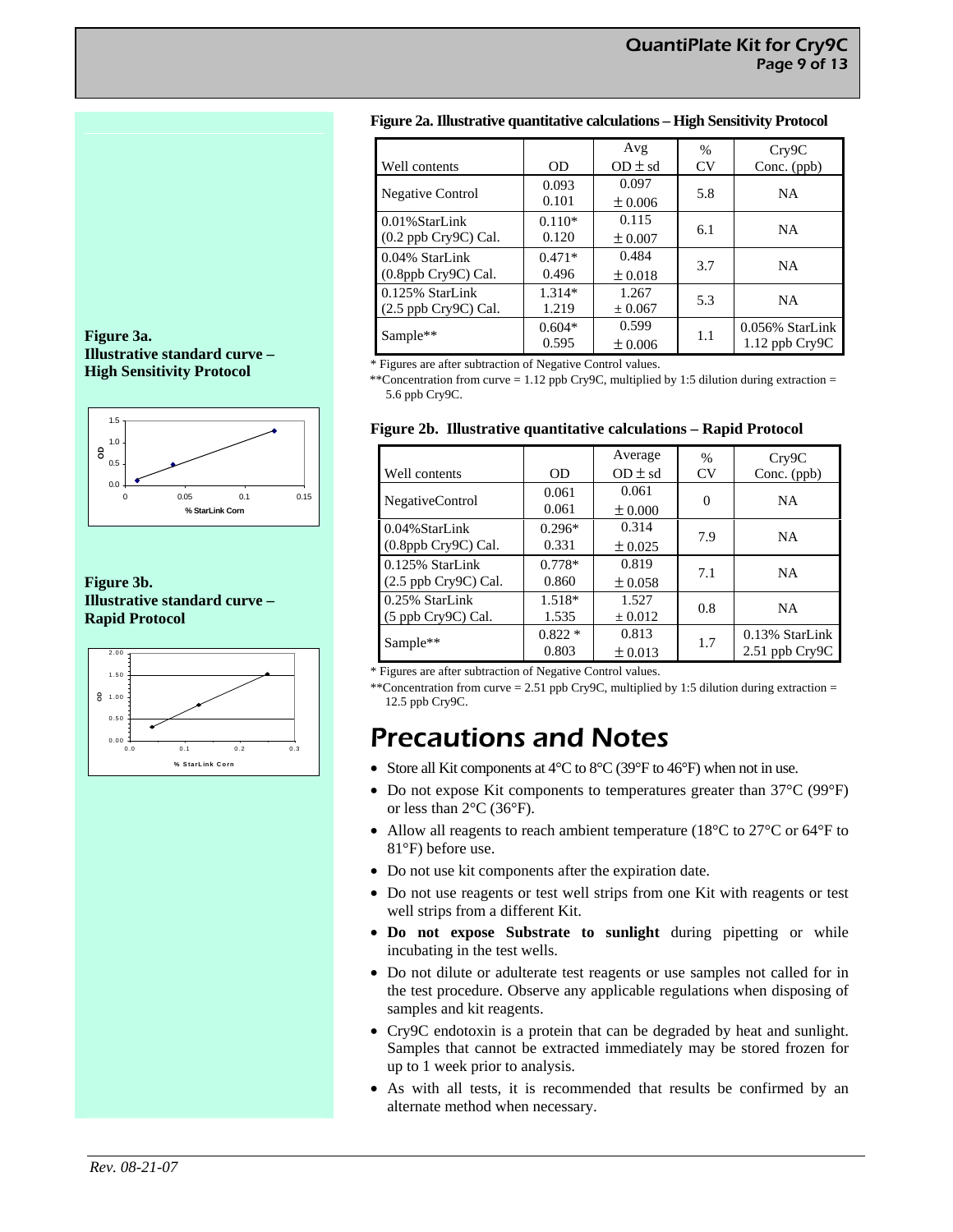

# For Technical Support Contact Us At:

**EnviroLogix**  500 Riverside Industrial Parkway Portland, ME 04103-1486 **USA** 

**Tel: (207) 797-0300 Toll Free: 866-408-4597 Fax: (207) 797-7533** 

e-mail: *info@envirologix.com* 

website: *www.envirologix.com* 



# LIMITED WARRANTY

EnviroLogix Inc. ("EnviroLogix") warrants the products sold hereunder ("the Products") against defects in materials and workmanship when used in accordance with the applicable instructions for a period not to extend beyond a product's printed expiration date. If the Products do not conform to this Limited Warranty and the customer notifies EnviroLogix in writing of such defects during the warranty period, including an offer by the customer to return the Products to EnviroLogix for evaluation, EnviroLogix will repair or replace, at its option, any product or part thereof that proves defective in materials or workmanship within the warranty period.

ENVIROLOGIX MAKES NO OTHER WARRANTIES, EXPRESSED OR IMPLIED, INCLUDING BUT NOT LIMITED TO ANY IMPLIED WARRANTIES OF MERCHANTABILITY OR FITNESS FOR A PARTICULAR PURPOSE. The warranty provided herein and the data, specifications and descriptions of EnviroLogix products appearing in EnviroLogix published catalogues and product literature are EnviroLogix' sole representations concerning the Products and warranty. No other statements or representations, written or oral, by EnviroLogix' employees, agents or representatives, except written statements signed by a duly authorized officer of EnviroLogix Inc., are authorized; they should not be relied upon by the customer and are not a part of the contract of sale or of this warranty.

EnviroLogix does not warrant against damages or defects arising in shipping or handling, or out of accident or improper or abnormal use of the Products; against defects in products or components not manufactured by EnviroLogix, or against damages resulting from such non-EnviroLogix made products or components. EnviroLogix passes on to customer the warranty it received (if any) from the maker thereof of such non-EnviroLogix made products or components. This warranty also does not apply to Products to which changes or modifications have been made or attempted by persons other than pursuant to written authorization by EnviroLogix.

THIS WARRANTY IS EXCLUSIVE. The sole and exclusive obligation of EnviroLogix shall be to repair or replace the defective Products in the manner and for the period provided above. EnviroLogix shall not have any other obligation with respect to the Products or any part thereof, whether based on contract, tort, strict liability or otherwise. Under no circumstances, whether based on this Limited Warranty or otherwise, shall EnviroLogix be liable for incidental, special, or consequential damages.

This Limited Warranty states the entire obligation of EnviroLogix with respect to the Products. If any part of this Limited Warranty is determined to be void or illegal, the remainder shall remain in full force and effect.

*Parafilm is a registered trademark of American Can Corporation StarLink is a trademark of Aventis CropScience EnviroLogix, the EnviroLogix logo and QuantiPlate are trademarks of Envirologix Inc.* 

© EnviroLogix 2007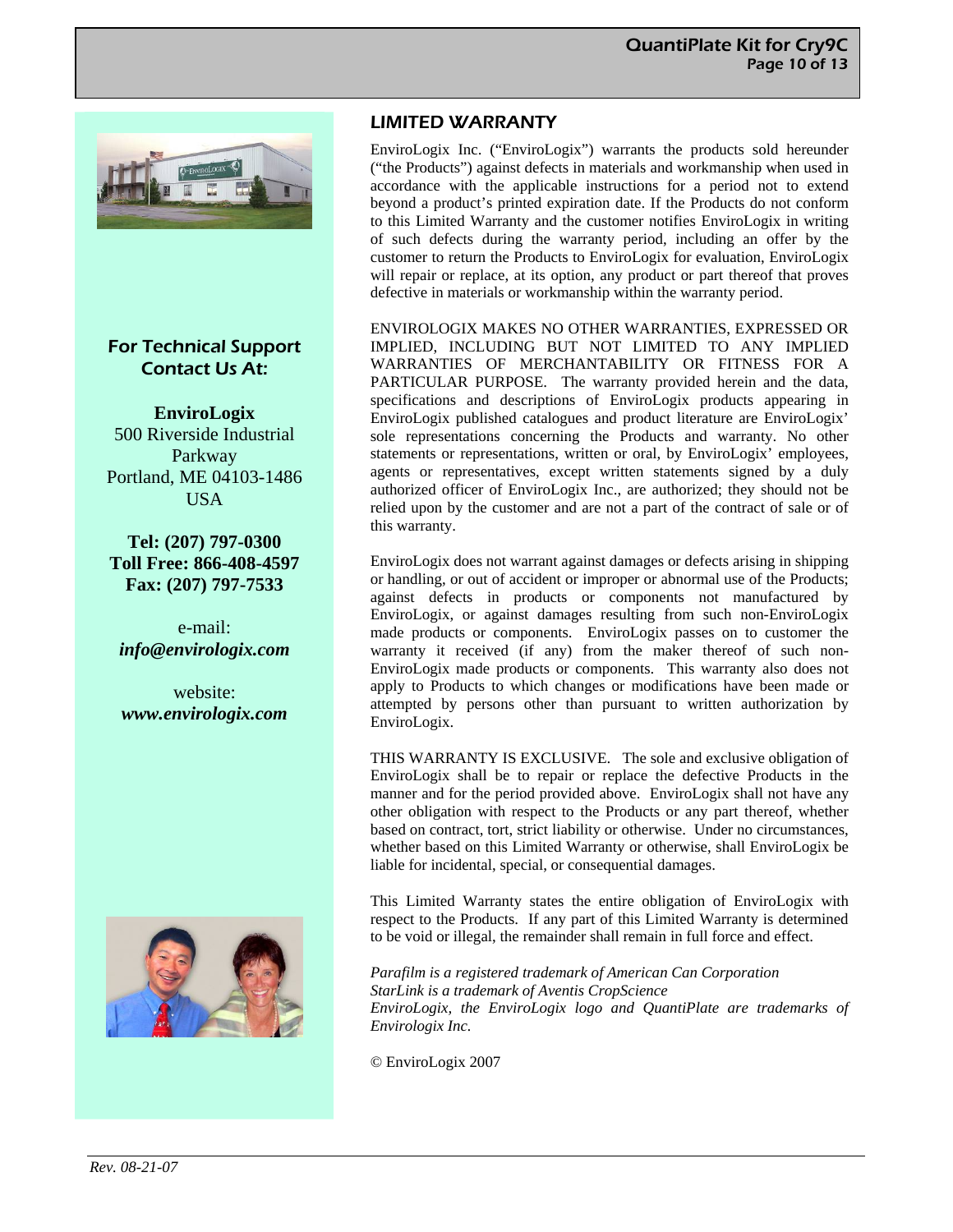# APPENDIX A – APPLICATION GUIDE

# **Testing for Cry9C in corn seeds and in corn leaf tissue**

#### **Background:**

The EnviroLogix Cry9C Plate Kit is designed for the detection of this Bt endotoxin in bulk corn grain. This Application Guide describes the sample extraction and preparation steps required to use this kit to detect Cry9C endotoxin (found in StarLink™ and other Cry9C genetically modified corn varieties) in individual seeds and in corn leaf tissue. Read the entire kit Product Insert before using this Application Guide.

### **Corn Leaf Tissue Protocol:**

This application describes qualitative and quantitative procedures for testing corn leaf samples for Cry9C endotoxin. A negative test with this kit is not an indicator of the absence of other genetic modifications.

A bottle of 5X Extraction/Dilution Buffer is required for this application and is available upon request from EnviroLogix. To prepare 1X Extraction/Dilution Buffer, add the entire contents of the bottle (35 mL) to 140 mL of distilled or deionized water in a suitable container. Mix thoroughly to dissolve. Store refrigerated when not in use; warm to room temperature prior to assay. (Note: this same buffer is also supplied in both the EnviroLogix Cry1Ab/Cry1Ac and Cry2A Plate Kits. Leaf samples may be extracted with 1X Buffer from any of the kits, and the same extract can be assayed in each of the three plate kits.)

#### Sample Extraction:

- 1. Take 2 leaf punch samples by snapping the tube cap of the Disposable Sample Extractor (Cat# ACC 002 ) down on the leaf. (Note: To quantitate Cry9C endotoxin in corn leaf, the weight of each sample must be recorded.) Insert the pestle into the tube and grind the tissue by rotating the pestle against the sides of the tube with twisting motions. Continue this process for 20-30 seconds, or until the leaf tissue is well ground. Use a new extraction device for each sample to avoid sample-to-sample cross-contamination.
- 2. Add 0.5 mL of 1X Extraction/Dilution Buffer to each tube. Repeat the grinding step to mix tissue with Extraction/Dilution Buffer. Allow the solids to settle in each tube for a few minutes.

#### Sample Extract Dilution:

3. Concentrations of Cry9C endotoxin will vary from plant to plant, but will be in the microgram per gram tissue range. To screen plants for presence or absence of Cry9C modification, dilute leaf extracts 1:11 in 1X Extraction/Dilution Buffer (50 µL extract added to 500 µL Buffer). To quantitate positive samples, a 1:2200 dilution is recommended (add 10 µL of the 1:11 dilution to 2 mL of 1X Extraction/Dilution Buffer). Failure to sufficiently dilute positive extracts can result in erroneously low Cry9C concentrations.

#### Assay Protocol and Interpretation:

- 4. Pipet 100 µL of diluted sample extract into the ELISA microplate as directed in the Product Insert under "How to Run the Assay", in the "Rapid Protocol" section. Continue with the Rapid Protocol instructions as stated in the Product Insert.
- 5. To interpret a qualitative screening assay, any sample extracts that have been diluted 1:11 and produce lower OD results than that of the lowest calibrator in the assay (1 ppb Cry9C) are presumed to be negative for Cry9C modification. Cry9C-modified corn leaf should result in OD's substantially greater than that of the 1 ppb Calibrator.
- 6. For quantification of Cry9C endotoxin, follow the Product Insert Instructions for graphing Cry9C Calibrator (use ppb Cry9C levels) vs. OD, and interpolating each sample's Cry9C concentration from the curve. Multiply the ppb Cry9C results from the curve by the dilution incurred during extraction (0.5 mL buffer divided by x grams of leaf), and also by the 1:2200 dilution of sample extract that was made. For example, if a 0.020 gram leaf sample was assayed as described above and resulted in a concentration of 2.8 ppb Cry9C from the standard curve, multiply 2.8 ppb x 25 (dilution during extraction)  $x 2200 = 154,000$  ppb, or 154 ppm Cry9C.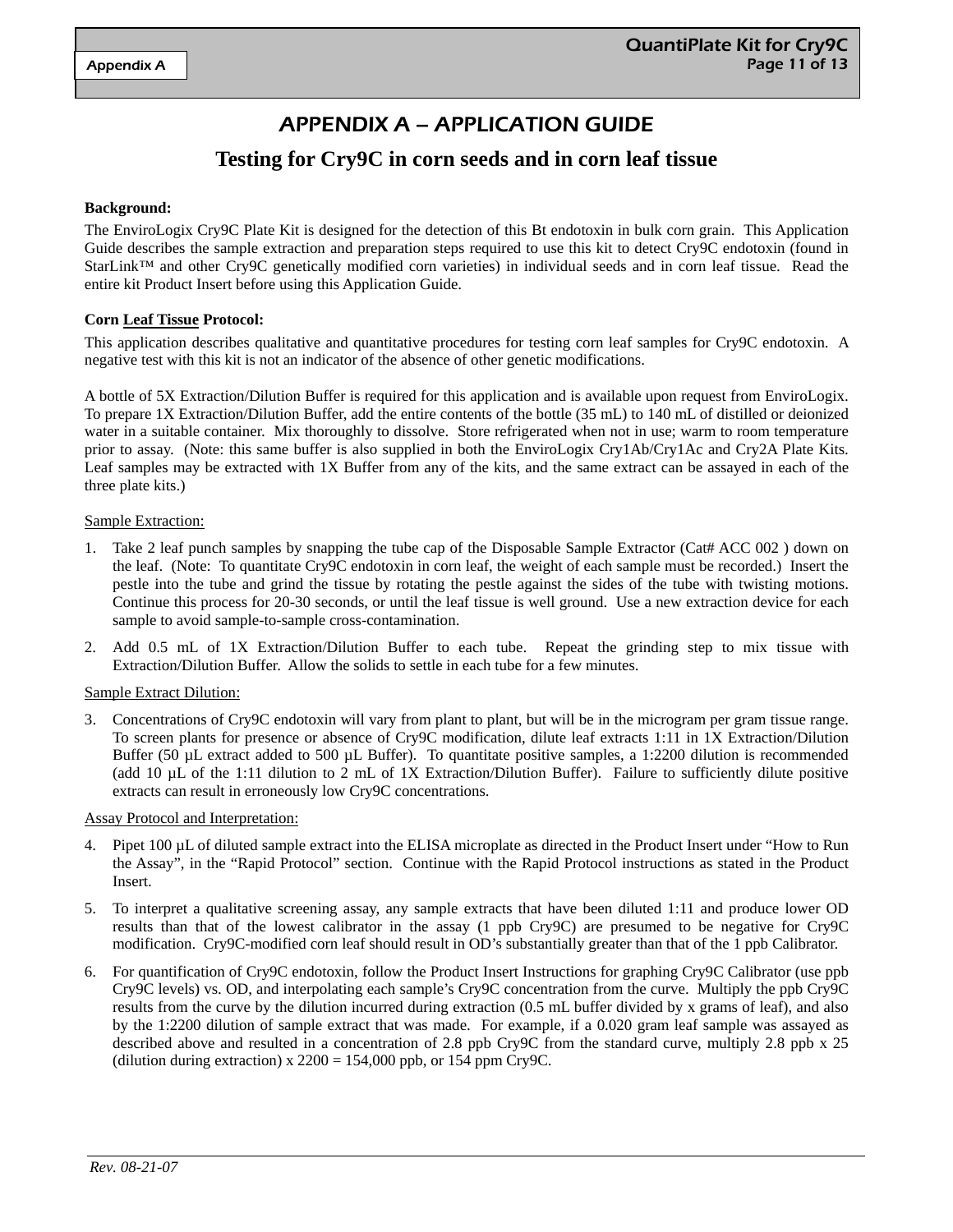#### **Individual Corn Seed Protocol:**

The ability to test individual seeds is a valuable quality control tool for producers of Cry9C endotoxin-containing corn (such as StarLink™, CBH-351). This application describes qualitative and quantitative procedures for testing corn seeds for Cry9C endotoxin. A negative test with this kit is not an indicator of the absence of other genetic modifications.

To prepare 1X working Grain Extraction Solution, either: (a) Mix 5 mL of Grain Extraction Concentrate (20X) plus 95 mL distilled or deionized water for every 100 mL required, or (b) add the entire contents of the bottle of Grain Extraction Concentrate (60 mL) supplied in the kit to 1140 mL of distilled or deionized water in a suitable container. Mix thoroughly to dissolve. May be stored at room temperature, but use within 30 days of preparation.

- 1. Crush a single seed (place in small plastic bag and crush with hammer or pliers; take precautions to avoid sample-tosample cross-contamination) and transfer to a small tube. To use the kit quantitatively, each sample must be weighed.
- 2. Add 2 mL of 1X Grain Extraction Solution to each tube. Cap and shake vigorously by hand for 20-30 seconds. Note: Optimal extraction of the endotoxin requires soaking the sample in the extraction buffer for at least 4 hours, preferably overnight. If accurate quantitation of endotoxin present in the seed is required, this soaking step must be incorporated. If a simple presence/absence result is sufficient, the extra extraction time is not necessary; proceed directly to step 3.
- 3. The extracted samples must be clarified by one of two methods: (a) centrifuge the tubes at 5000 x g for 5 minutes, or, (b) filter the material through a <u>low protein binding hydrophilic</u> syringe filter,  $0.45 \mu m$  (such as Pall Gelman Sciences - Product No. 4184).
- 4. To screen for presence or absence of Cry9C in seeds, pipet 100 µL of clarified extract into the wells of the ELISA plate as directed under "How to Run the Assay" in the Rapid Protocol section of the Product Insert. Continue with the Rapid Protocol instructions as stated in the Product Insert.

To interpret the qualitative results, sample wells with more color than that of the lowest calibrator indicate that the seed contains Cry9C endotoxin; sample wells with less color than that of the lowest calibrator indicate that the seed is negative or contains less Cry9C endotoxin than is commonly seen in GM-seed.

5. To quantitate Cry9C endotoxin in individual seeds, any seed that gave a positive result in the above screen must be rerun in the Rapid Protocol after diluting the clarified sample extract 1:1000 in 1X Grain Extraction Solution. Failure to perform this dilution can result in erroneously low results for the high-expressing StarLink seeds.

Follow the Product Insert instructions for graphing Cry9C Calibrator (use ppb Cry9C levels) vs. OD, and interpolating each sample's Cry9C concentration from the curve. Multiply the ppb Cry9C results from the curve by the dilution incurred during extraction (2 mL buffer divided by x grams of seed), and also by the 1:1000 dilution of sample extract that was made. For example, if a 0.30 gram seed sample was assayed as described above and resulted in a concentration of 1.5 ppb Cry9C from the standard curve, multiply 1.5 ppb x 6.667 (dilution during extraction) x 1000  $= 10,000$  ppb, or 10 ppm Cry9C.